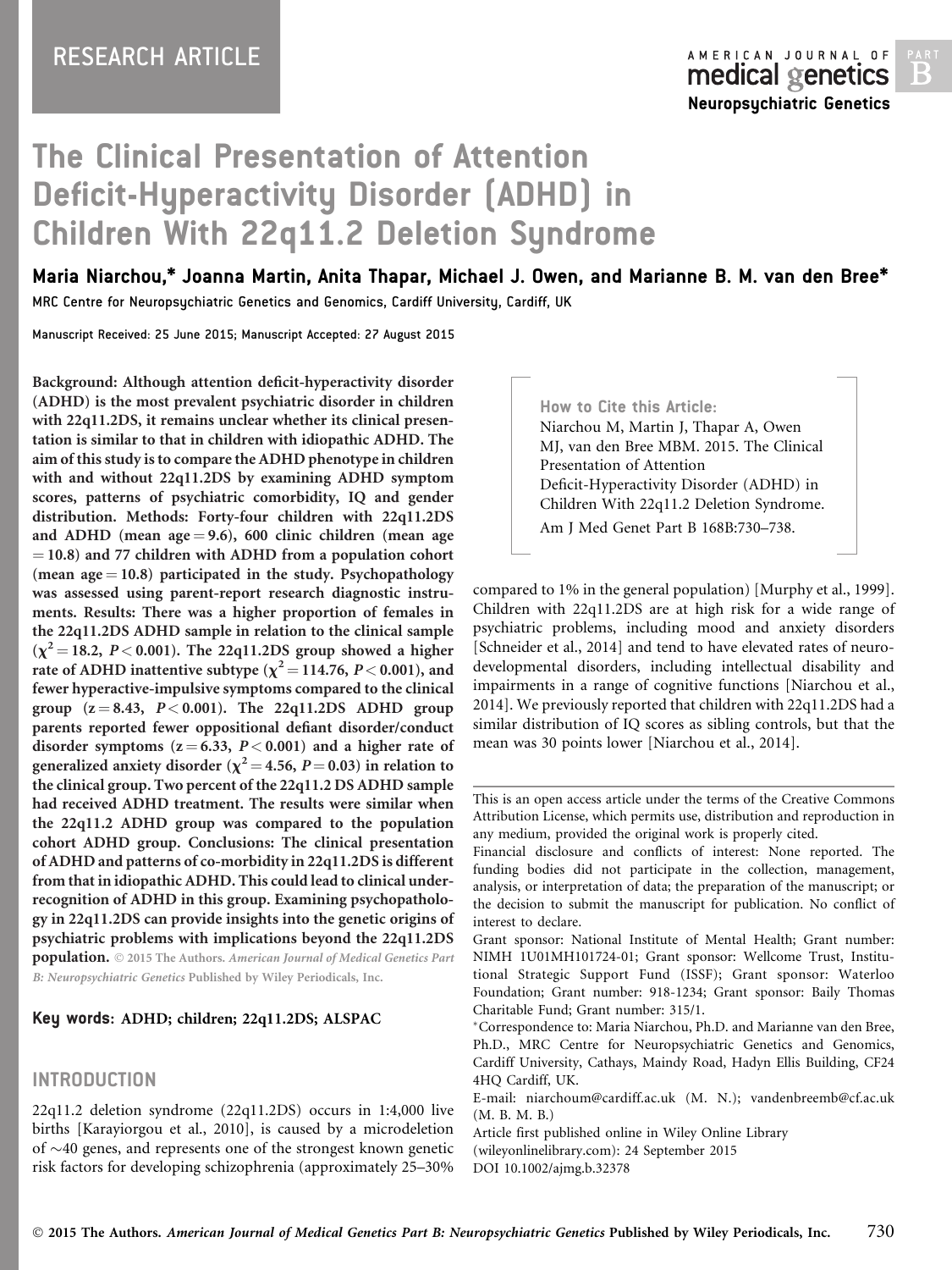Although attention deficit-hyperactivity disorder (ADHD) is the most common form of psychopathology in children with 22q11.2 DS (with reported rates estimated at 37% in children and 24% in adolescents [Schneider et al., 2014]), there is a dearth of studies comparing the clinical features of ADHD in 22q11.2DS with those in idiopathic ADHD. Although most studies of psychopathology are based on populations of diverse etiology, individuals with 22q11.2DS constitute a genetically relatively homogeneous group that can contribute important insights into genotype–phenotype relationships and disease mechanisms [Owen et al., 2010]. Moreover, improved understanding of the clinical presentation of ADHD in 22q11.2DS can contribute to improved recognition and treatment.

We are aware of a single study [Antshel et al., 2007] which compared 34 children with 22q11.2DS and ADHD (52% males, mean age 10 years) and 280 children with ADHD without this deletion (50% males, mean age 10 years). The authors found that children with 22q11.2DS were more likely to have the DSM-IV inattentive subtype of ADHD (79 vs. 20%), whereas the DSM-IV combined subtype was more common in children with idiopathic ADHD (21 vs. 78%, respectively). More work is needed to fully characterize the ADHD phenotype in children with 22q11.2DS.

The aim of the current study was to compare the ADHD phenotype in children with and without 22q11.2DS by examining total ADHD symptom scores, comorbid psychopathology, and patterns of IQ and gender distribution. Children with 22q11.2DS who met DSM-IV diagnostic criteria for ADHD (22q11.2DS ADHD) were compared with a group of children with ADHD recruited through child/adolescent psychiatric services (clinical ADHD). As a supplementary analysis, we further compared the 22q11.2DS and ADHD group with a sample of children with ADHD identified from a large population cohort (populationbased ADHD).

#### **METHODS**

### Samples

22q11.2DS ADHD. Participants were drawn from three different studies. Children with 22q11.2DS and ADHD were selected from an ongoing study of children with copy number variations (the ExperienCes of people witH cOpy number variants study (ECHO study; see website: [http://medicine.cardiff.ac.uk/](http://medicine.cardiff.ac.uk/psychological-medicine-neuroscience/areas-research/copy-number-variant-research/research-projects/) [psychological-medicine-neuroscience/areas-research/copy](http://medicine.cardiff.ac.uk/psychological-medicine-neuroscience/areas-research/copy-number-variant-research/research-projects/)[number-variant-research/research-projects/\)](http://medicine.cardiff.ac.uk/psychological-medicine-neuroscience/areas-research/copy-number-variant-research/research-projects/). ECHO participants are referred from 11 genetics clinics within the UK, as well as a number of charities and also through word of mouth. To date, 113 children with 22q11.2DS have taken part in the ECHO study. For the purpose of the present study, children with 22q11.2DS meeting a DSM-IV research diagnosis of ADHD ( $n = 44$ ; 41% of total sample), after conducting a research diagnostic interview (see below), were included. The mean age of this sample was 9.61  $(SD = 2.1)$ , range: 6–14 years. Only one child was receiving ADHD treatment in form of stimulant medication. Presence of the deletion was confirmed for all children with 22q11.2DS by the relevant Medical Genetics laboratories. The study was approved by the appropriate research National Health System (NHS) ethics and R&D committees. The carers of the children provided informed

written consent to participate prior to recruitment and assent/ consent was also obtained from the children.

Clinical ADHD. Six hundred children with a confirmed clinical diagnosis of DSM-IV/DSM-III-R ADHD (mean age: 10.8  $[SD = 3.0, range: 6–18]$  years) (clinical ADHD) were recruited from child psychiatry and pediatric outpatient clinics for a genome-wide association and CNV study of ADHD [see Williams et al., 2010, 2012; Stergiakouli et al., 2012]. Diagnosis was confirmed by a research diagnostic interview. Approval was obtained from the North West England and Wales Multicenter Research Ethics Committee and written informed consent was obtained from the carers of the children, and assent/consent from the children. None of this sample had the 22q11.2 deletion as confirmed by genotyping on the Illumina (San Diego) Human660W-Quad BeadChip. The CNV protocol is further described elsewhere [Stergiakouli et al., 2012].

Population cohort ADHD. Seventy-seven received a research diagnosis of DSM-IV ADHD (mean age: 10.8 (0.2), range: 10–12) (population-based ADHD). These were recruited for the Avon Longitudinal Study of Parents and Children (ALSPAC). ALSPAC started in 1991–1992, when all pregnant women residing in the southwest of England were recruited. The initial ALSPAC cohort consisted of 14,062 live births and 13,988 infants still alive at 12 months [Boyd et al., 2012, Fraser et al., 2012]. Ethical approval was obtained from the ALSPAC's Law and Ethics Committee and the Local Research Ethics Committees. Parents who enrolled their children into ALSPAC provided written informed consent at the time of the enrollment and they or their child are free to withdraw at any time. The study website contains details of all available data through a fully searchable data dictionary ([http://www.bris.ac.uk/](http://www.bris.ac.uk/alspac/researchers/data-access/data-dictionary/) [alspac/researchers/data-access/data-dictionary/\)](http://www.bris.ac.uk/alspac/researchers/data-access/data-dictionary/).

#### Measures

ADHD and other psychiatric comorbidities. 22q11.2DS ADHD and clinical ADHD. The parent version of the Child and Adolescent Psychiatric Assessment (CAPA) [Angold et al., 1995] was used to obtain a DSM-IV-TR research diagnosis of ADHD for both the 22q11.2DS ADHD and the clinical ADHD samples. The CAPA is a semi-structured interview providing categorical diagnoses as well as symptom counts of psychiatric disorders. Additionally, oppositional defiant disorder (ODD), conduct disorder (CD), generalized anxiety disorder (GAD), separation anxiety (SA), major depressive disorder (MDD), and tic disorder were also assessed. Symptom counts were derived from responses to questions about worries, depression, sleep, and ODD behavior/conduct problems. For both samples, all interviews were undertaken by trained psychologists, who were supervised by a consultant Child and Adolescent Psychiatrist.

Population cohort sample. The parent Development and Well-Being Assessment (DAWBA) [Goodman et al., 2000] was used to obtain DSM-IV-TR research diagnoses of ADHD for the ALSPAC birth cohort. The DAWBA questionnaire was sent out to mothers when their study child was 10 years old. It includes questions that ask for details of the symptoms relevant to a number of psychiatric disorders and then further clarifying the severity and duration of the symptoms and their effect on the child's life and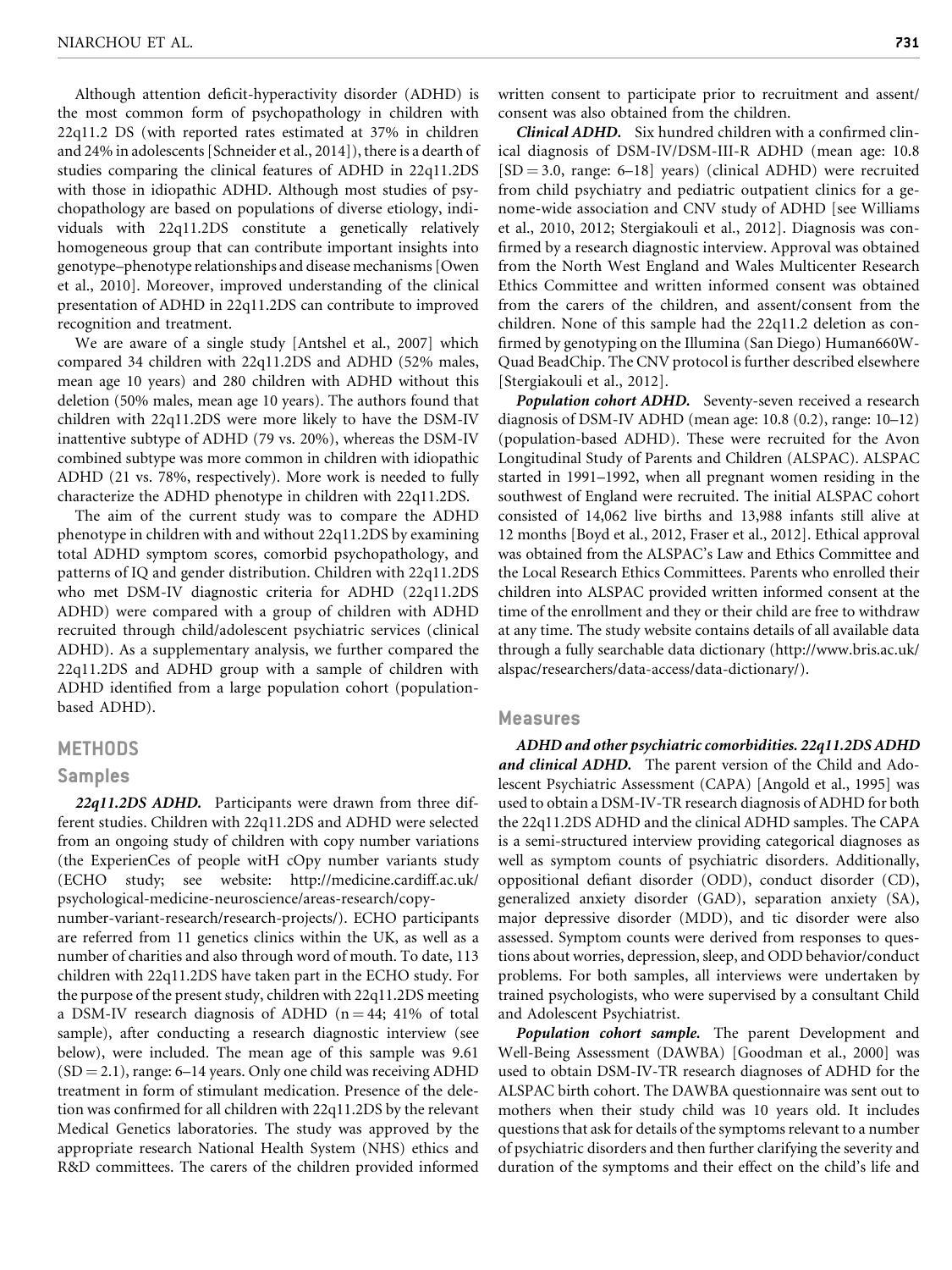development. DAWBA symptom ratings were scored on a 5-point scale, ranging from "absent" to "definitely present."

Taking into account evidence showing that questionnaires may over-estimate prevalence of psychopathology (e.g., [Laurens et al., 2007]) and in order to allow for comparisons with the diagnosis and symptoms rates of the CAPA, we counted ADHD symptoms in the DAWBA as present only if the child was reported to have a symptom "a lot more than others" or "definitely." This resulted in a research diagnosis of ADHD (using all DSM-IV criteria) for age 10 years in 77 (1%), out of a total of 7,729 ALSPAC children with available DAWBA data. DSM-IV-TR diagnoses of ODD, GAD, SA, and MDD were also obtained from the DAWBA. However, information contributing to diagnoses of tic disorder and sleep symptoms was not available for the ADHD population cohort sample and CD diagnoses were not available for age 10 in ALSPAC. Therefore, for these diagnoses, comparisons were limited to the 22q11.2DS ADHD and the clinical ADHD sample.

Symptom counts of ODD/CD symptoms were also calculated. Symptom counts for worries and depression were not included in the analysis as the questions were not sufficiently comparable to the ones included in the CAPA interview that was administered in the 22q11.2DS ADHD and the clinical ADHD samples. For example, in the depression section of the CAPA interview, the symptom "distinct quality of depressed mood" was assessed with the questions: "When s/he's miserable does s/he seem to feel the same as when something sad happens or s/he sees a sad movie or program? Is this feeling of being miserable different than the feeling of being sad" while the most comparable question from the DAWBA was "child has been grumpy or irritable in a way that was out of character."

IQ. IQ tests were administered by trained raters in all three studies. In the 22q11.2DS ADHD sample, the Wechsler Abbreviated Scale of Intelligence (WASI; 4 subtests) [Wechsler, 1999] was administered. IQ scores were unavailable for three children with 22q11.2DS. In the clinical ADHD sample, all the subtests of the Wechsler Intelligence Scale for Children (WISC-III or WISC-IV) [Wechsler et al., 1992, 2003] were administered and parents were asked to withhold stimulant medication from their child for 24 hr prior to testing. IQ scores were available for 550/600 children. Finally, the WISC-III (8 subtests) [Wechsler et al., 1992] was administered in the population cohort ADHD sample, when

children were 8 years old, in a short form where alternate items were used for all subtests apart from the coding subtest. IQ was available for 48/77 children in this sample. However, information on stimulant medication is not available at this age for this sample.

## Data Analysis

Data analysis was conducted using Stata (version 13) for Windows 7. To compare the mean differences in age, IQ and symptom counts between the two groups, t-tests were used or in the case of nonnormally distributed variables, Mann–Whitney U tests were used. Chi-square tests were used to compare the rates of psychopathology between the groups. The Wilcoxon matched-pairs signed-rank test was used to examine whether the ADHD phenotype between the 22q11.2DS and the clinical ADHD sample was similar after matching for IQ, sex, and age.

## RESULTS

Table I provides a socio-demographic description of the samples. The clinical ADHD sample came from a lower socio-economic background. Moreover, a greater proportion of mothers of children in the clinical ADHD sample had less formal education than those from the other two groups. There were no differences in highest maternal education level between the groups.

## Descriptive Group Differences

There were age and gender differences between the 22q11.2DS ADHD and the clinical ADHD samples (see Table II). The 22q11.2DS ADHD sample was on average younger than the clinical ADHD sample ( $P = 0.01$ ) and there was a higher proportion of males in the clinical than in the 22q11.2DS sample  $(P < 0.001)$ . There were no IQ differences between the 22q11.2DS ADHD and the clinical ADHD samples ( $P = 0.06$ ).

## Comparison of ADHD Subtypes, Symptoms, and Other Psychiatric Comorbidities

The 22q11.2DS ADHD sample had a considerably higher rate of the ADHD inattentive subtype (61%) compared to the clinical ADHD

|                                            | $\sim$             |                   |                            |          |         |
|--------------------------------------------|--------------------|-------------------|----------------------------|----------|---------|
|                                            | 22q11.2DS ADHD [%] | Clinical ADHD [%] | Population cohort ADHD [%] | $\chi^2$ | P       |
| Social group                               |                    |                   |                            |          |         |
| Low                                        | 8                  | 54                | 0                          | 95.2     | < 0.001 |
| Middle                                     | 73                 | 33                | 46                         |          |         |
| High                                       | 19                 | 13                | 54                         |          |         |
| Mother's highest educational qualification |                    |                   |                            |          |         |
| None                                       | 12                 | 28                | 15                         | 31.6     | < 0.001 |
| GCSEs or O'levels                          | 33                 | 49                | 50                         |          |         |
| A levels                                   | 33                 | 13                | 27                         |          |         |
| Degree or higher                           | 23                 | 9                 | 8                          |          |         |
|                                            |                    |                   |                            |          |         |

TABLE I. Socio-Demographic Description of the Samples

SES was classified based on the occupation of the main family wage earner using the UK Standard Occupation Classification (Office of National Statistics, 2001). Three SES categories were defined (low: unskilled workers/unemployed; medium: manual and non-manual skilled/partially skilled workers; high: professional and managerial workers).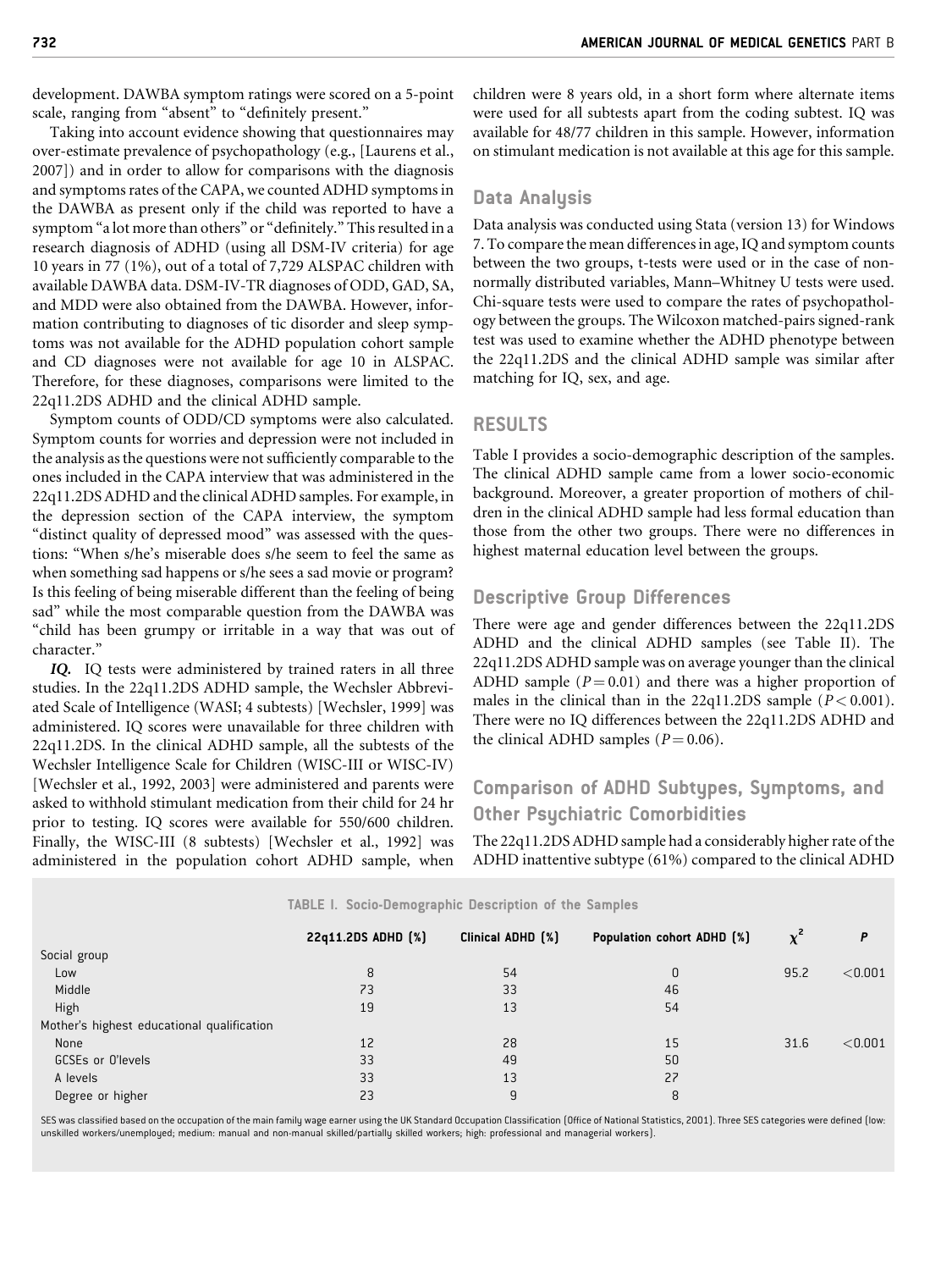|                                         | 22q11.2DS ADHD $(n = 44)$ | Clinical ADHD $[n = 600]$ |                   |           |
|-----------------------------------------|---------------------------|---------------------------|-------------------|-----------|
| Variable                                | Mean(SD) or %             | Mean(SD) or %             | $\chi^2$ , z, t   | P         |
| Age                                     | 9.61(2.07)                | 10.81(2.99)               | $t = 2.61$        | 0.01      |
| Sex (% males)                           | 59%                       | 84%                       | $\chi^2 = 18.2$   | < 0.001   |
| IQ                                      | 78.17 [12.42]             | 82.27 (13.37)             | $t = 1.90$        | 0.06      |
| <b>ADHD</b> comparisons                 |                           |                           |                   |           |
| Inattentive subtupe                     | 61%                       | 8%                        | $\chi^2$ = 114.76 | $<$ 0.001 |
| Hyperactive-impulsive subtype           | 9%                        | 10%                       |                   |           |
| Combined subtupe                        | 30%                       | 82%                       |                   |           |
| ADHD symptoms-inattention               | 7.40(1.20)                | $7.62$ $(1.53)$           | $z = 1.83$        | 0.07      |
| ADHD symptoms-hyperactivity-impulsivity | $4.51$ $(2.47)$           | $7.77$ $(1.50)$           | $z = 8.43$        | $<$ 0.001 |
| ADHD symptoms-total                     | 11.91 [2.78]              | 15.39 [2.33]              | $z = 7.26$        | $<$ 0.001 |
| Other psychopathology                   |                           |                           |                   |           |
| Oppositional defiant disorder           | 34%                       | 46%                       | $\chi^2 = 2.37$   | 0.12      |
| Conduct disorder                        | 0%                        | 21%                       | $\chi^2$ = 11.61  | < 0.001   |
| Generalized anxiety disorder            | 9%                        | 3%                        | $\chi^2 = 4.56$   | 0.03      |
| Separation anxiety disorder             | 11%                       | 4%                        | $\chi^2$ = 2.00   | 0.16      |
| Major depressive disorder               | 0%                        | 1%                        | $\chi^2 = 0.62$   | 0.43      |
| Tic disorder                            | 11%                       | 10%                       | $\chi^2 = 0.09$   | 0.77      |
| ODD/CD symptoms                         | $3.86$ $(2.02)$           | 6.69(2.80)                | $z = 6.33$        | < 0.001   |
| Worries symptoms                        | $1.41$ $(1.70)$           | 1.05(1.56)                | $z = -1.41$       | 0.16      |
| Depression sumptoms                     | $0.62$ $(1.06)$           | $0.47$ $(0.95)$           | $z = -1.11$       | 0.27      |
| Sleep symptoms                          | $1.42$ $(1.35)$           | $1.20$ $(1.15)$           | $z = -0.83$       | 0.41      |

TABLE II. Comparisons of Demographic Factors, ADHD Subtypes, Scores, and Other Psychiatric Comorbidities

ADHD, attention-deficit/hyperactivity disorder; ODD, oppositional defiant disorder; CD, conduct disorder.

The bold values signify a  $P$ -value  $\leq$ 0.05.

 $(8\%) (P < 0.001)$ . Furthermore, the 22q11.2DS ADHD group had a lower rate of the ADHD combined subtype (30%) in relation to the clinical ADHD group (82%) ( $P < 0.001$ ). With regard to ADHD symptoms, the two groups were similar in terms of inattention symptoms ( $P = 0.07$ ). However, the clinical ADHD sample had more hyperactive-impulsive  $(P < 0.001)$  and total symptoms  $(P< 0.001)$  than the 22q11.2DS ADHD group (Fig. 1).

The 22q11.2DS ADHD sample had higher GAD rates than the clinical ADHD sample  $(P = 0.03)$ . Rates of ODD, separation anxiety disorder (SAD), MDD diagnoses, and tic disorder were similar between the groups. However, the clinical ADHD sample had a higher rate of CD diagnosis compared to the 22q11.2DS ADHD sample  $(P < 0.001)$ .

With regard to ODD/ CD symptoms, the clinical ADHD sample showed higher levels compared to the 22q11.2DS ADHD sample  $(P<0.001)$ , while there were no differences in the rate of tic disorder or in symptom counts of depression, worries, and sleep problems.

## Comparisons Taking IQ, Age, and Gender Into Account

We repeated these analyses, excluding children with  $(IQ < 70)$ (27% of 22q11.2DS sample; 14% of clinical sample) to evaluate whether intellectual disability IQ explained these findings. The results were found to be broadly similar to those based on the full samples (Table III).

Analyses based on males only (59% of 22q11.2DS ADHD sample; 84% of clinical ADHD sample) also yielded comparable results (Table IV).

We matched the 22q11.2DS ADHD sample and the clinical ADHD sample on age, IQ, and gender and repeated the analyses. The results remained similar (Table V), with the exception that compared to our previous analyses, differences in GAD rates were no longer present while there was some evidence that the inattention symptoms differed between the 22q11.2DS ADHD and the clinical group ( $P = 0.04$ ).

Finally, we repeated the analyses by comparing the 22q11.2DS ADHD group with a population-based ADHD group and the results were also similar (Table VI) with the difference that the population-based ADHD sample had a higher mean IQ than the 22q11.2DS ADHD.

## **DISCUSSION**

## The ADHD Phenotype Associated With

## 22q11.2DS

The results of this study suggest that the ADHD phenotype is different in children with 22q11.2DS compared to children with ADHD recruited through child psychiatry and pediatric outpatient clinics oridentifiedfrom a population cohort.To our knowledge, our study is the first to report that children with 22q11.2DS and ADHD show fewer ODD/CD symptoms when compared to children with idiopathic ADHD and children from a population-based study. Moreover, our study indicated that children with 22q11.2DS and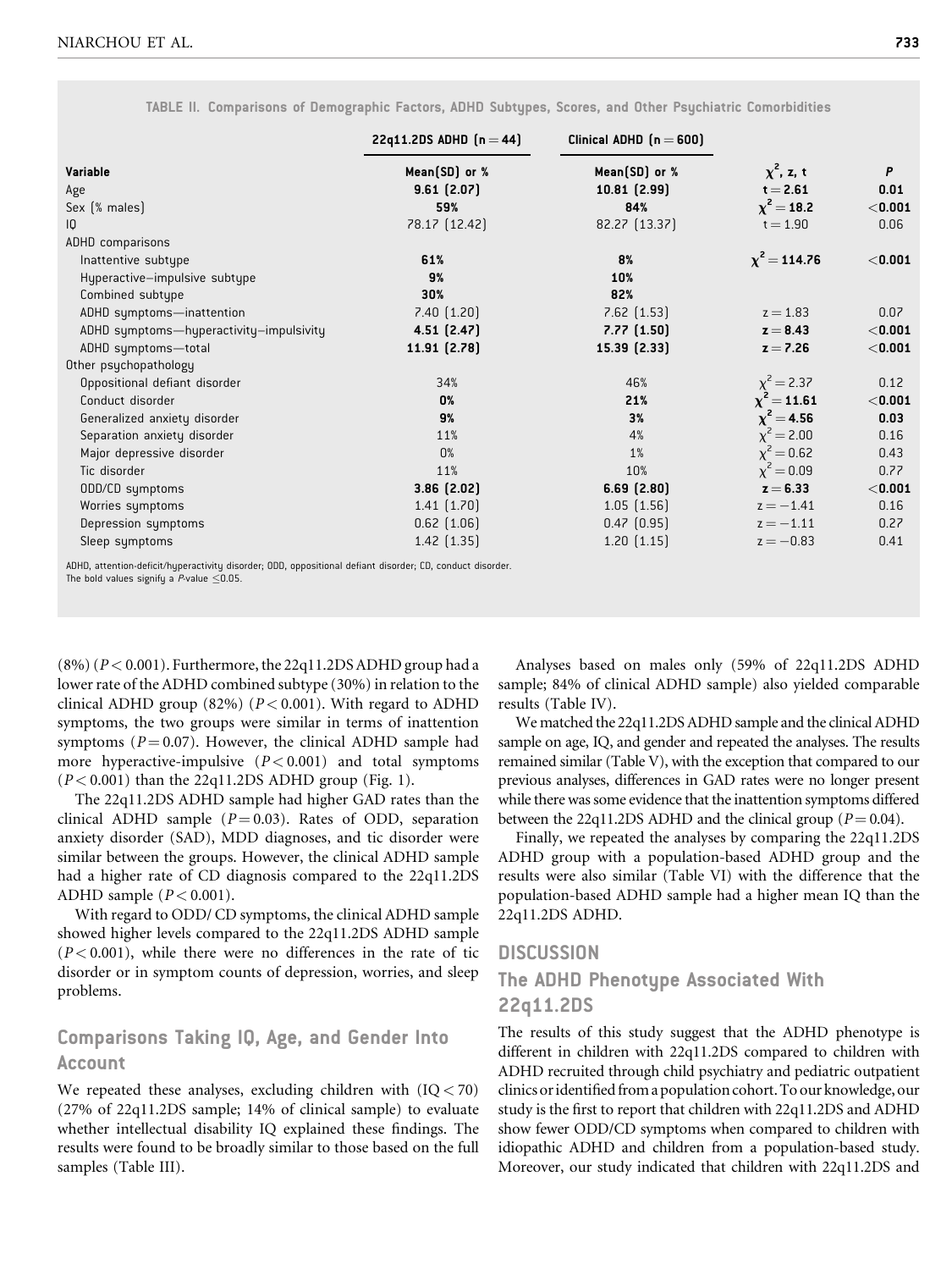

FIG. 1. ADHD symptoms across groups. [Color figure can be seen in the online version of this article, available at [http://wileyonlinelibrary.](http://wileyonlinelibrary.com/journal/ajmgb) [com/journal/ajmgb](http://wileyonlinelibrary.com/journal/ajmgb)].

TABLE III. Comparisons of Demographic Factors, ADHD Subtypes, Symptom Scores, and Other Psychiatric Comorbidities Including Only Subjects With  $IQ \geq 70$ 

|                                         | 22q11.2DS ADHD $[n = 32]$ | Clinical ADHD $[n = 473]$    |                 |           |
|-----------------------------------------|---------------------------|------------------------------|-----------------|-----------|
| <b>Variable</b>                         | Mean [SD] or %            | Mean (SD) or %               | $\chi^2$ , t, z | P         |
| Age                                     | $9.22$ $(1.69)$           | $10.69$ $(2.89)$             | $t = 2.86$      | 0.004     |
| Sex (% males)                           | 59%                       | 84%                          | $x^2 = 13.12$   | $<$ 0.001 |
| 10                                      | 82.69 [9.62]              | 85.88 (10.40)                | $t = 1.69$      | 0.09      |
| <b>ADHD</b> comparisons                 |                           |                              |                 |           |
| Inattentive subtupe                     | 56%                       | 9%                           | $x^2 = 68.03$   | < 0.001   |
| Hyperactive-Impulsive subtype           | 9%                        | 10%                          |                 |           |
| Combined subtupe                        | 34%                       | 81%                          |                 |           |
| ADHD symptoms -inattention              | $7.29$ $(1.24)$           | $7.60$ $(1.56)$              | $z = 1.85$      | 0.07      |
| ADHD symptoms-hyperactivity-impulsivity | $4.61$ $(2.62)$           | $7.73$ $(1.54)$              | $z = 6.77$      | < 0.001   |
| ADHD symptoms-total                     | 11.90(3.02)               | 15.33 [2.38]                 | $z = 5.85$      | $<$ 0.001 |
| Other psychopathology                   |                           |                              |                 |           |
| Oppositional defiant disorder           | 31%                       | 48%                          | $\chi^2 = 3.28$ | 0.07      |
| Conduct disorder                        | 0%                        | 19%                          | $x^2 = 7.16$    | 0.01      |
| Generalized anxiety disorder            | 13%                       | 3%                           | $x^2 = 6.42$    | 0.01      |
| Separation anxiety disorder             | 13%                       | 3%                           | $x^2 = 3.90$    | 0.05      |
| Major depressive disorder               | 0%                        | $1\%$                        | $\chi^2 = 0.35$ | 0.55      |
| Tic disorder                            | 13%                       | 11%                          | $\chi^2 = 0.11$ | 0.74      |
| ODD/CD symptoms                         | 4.07(1.65)                | $6.60$ $(2.81)6.60$ $(2.81)$ | $z = 5.15$      |           |
| Worries symptoms                        | $1.87$ $(1.80)$           | $0.97$ $(1.44)$              | $z = -3.02$     | 0.003     |
| Depression symptoms                     | $0.70$ $(1.18)$           | $0.46$ $(0.89)$              | $z = -1.24$     | 0.22      |
| Sleep symptoms                          | $1.42$ $(1.43)$           | $1.17$ $(1.12)$              | $z = -0.61$     | 0.54      |
|                                         |                           |                              |                 |           |

ADHD, attention-deficit/hyperactivity disorder; ODD, oppositional defiant disorder; CD, conduct disorder. The bold values signify a  $P$ -value  $\leq$ 0.05.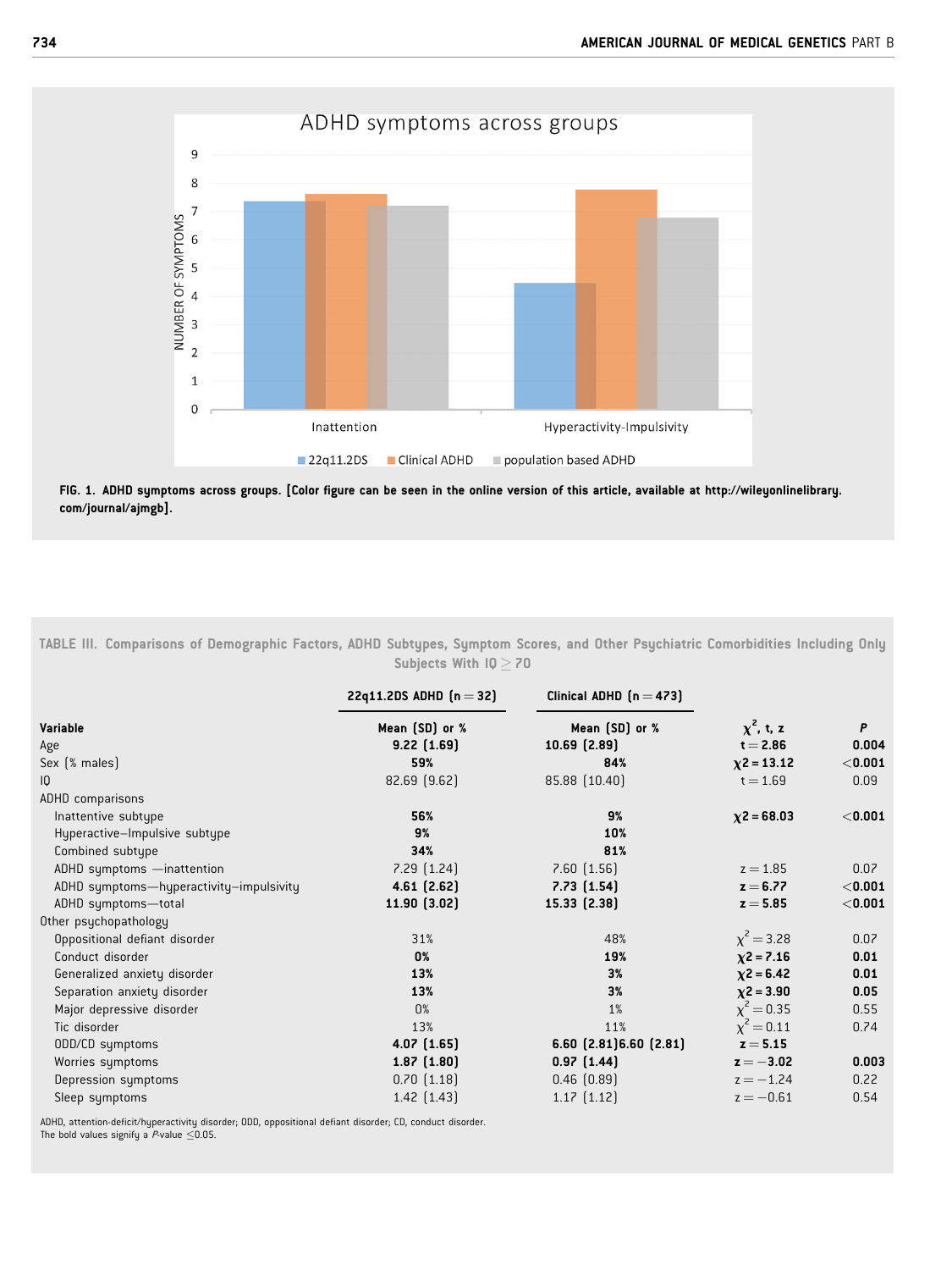TABLE IV. Comparisons of Demographic Factors, ADHD Subtypes, Symptom Scores, and Other Psychiatric Comorbidities Including Only Males

|                                         | 22q11.2DS ADHD $[n = 26]$ | Clinical ADHD $(n = 506)$ |                 |              |
|-----------------------------------------|---------------------------|---------------------------|-----------------|--------------|
| <b>Variable</b>                         | Mean (SD) or %            | Mean (SD) or %            | $\chi^2$ , t, z | $\mathsf{P}$ |
| Age                                     | 9.41(1.95)                | 10.89(2.95)               | $t = 2.53$      | 0.01         |
| 10                                      | 79.04 [12.25]             | 82.52 [13.44]             | $t = 1.24$      | 0.22         |
| ADHD comparisons                        |                           |                           |                 |              |
| Inattentive subtupe                     | 62%                       | 8%                        | $x^2 = 77.77$   | $P<$ 0.001   |
| Hyperactive-impulsive subtype           | 8%                        | 9%                        |                 |              |
| Combined subtype                        | 30%                       | 83%                       |                 |              |
| ADHD symptoms-inattention               | 7.54(1.10)                | 7.62[1.53]                | $z = 1.05$      | 0.29         |
| ADHD symptoms-hyperactivity-impulsivity | 4.96(2.34)                | 7.79(1.52)                | $z = 6.27$      | $P<$ 0.001   |
| ADHD symptoms-total                     | 12.5(2.66)                | 15.41(2.31)               | $z = 5.17$      | $P<$ 0.001   |
| Other psychopathology                   |                           |                           |                 |              |
| Oppositional defiant disorder           | 35%                       | 47%                       | $x^2$ = 1.42    | 0.23         |
| Conduct disorder                        | 0%                        | 20%                       | $x^2 = 6.47$    | 0.01         |
| Generalized anxiety disorder            | 4%                        | 2%                        | $\chi^2$ =0.19  | 0.66         |
| Separation anxiety disorder             | 10%                       | 3%                        | $\chi^2$ = 1.64 | 0.20         |
| Major depressive disorder               | 0%                        | 1%                        | $x^2 = 0.27$    | 0.60         |
| Tic disorder                            | 15%                       | 11%                       | $x^2 = 0.42$    | 0.52         |
| ODD/CD symptoms                         | 4.04(1.82)                | 6.69(2.77)                | $z = 4.85$      | $P<$ 0.001   |
| Worries symptoms                        | 1.24(1.60)                | 1.02[1.52]                | $z = -0.78$     | 0.44         |
| Depression symptoms                     | 0.64(1.04)                | 0.45[0.88]                | $z = -1.30$     | 0.20         |
| Sleep symptoms                          | 1.31(1.26)                | 1.17[1.12]                | $z = -0.46$     | 0.64         |

ADHD, attention-deficit/hyperactivity disorder; ODD, oppositional defiant disorder; CD, conduct disorder.<br>The bold values signify a *P*-value ≤0.05.

TABLE V. Matched Comparisons (Age, Sex, and IQ) of ADHD Symptoms and Other Psychiatric Comorbidities

| Variable                                | 22q11.2DS ADHD $(n = 44)$ | Clinical ADHD $(n=44)$ |                 |           |
|-----------------------------------------|---------------------------|------------------------|-----------------|-----------|
|                                         | Mean (SD) or %            | Mean (SD) or %         | $\chi^2$ , z    | P         |
| Age                                     | $9.14$ $(2.08)$           |                        |                 |           |
| Sex                                     | 59% males                 |                        |                 |           |
| IQ                                      | 78.6 [11.9]               |                        |                 |           |
| <b>ADHD</b> comparisons                 |                           |                        |                 |           |
| ADHD symptoms-inattention               | 7.40(1.20)                | 7.86(1.3)              | $z = 2.07$      | 0.04      |
| ADHD symptoms-hyperactivity-impulsivity | $4.51$ $(2.47)$           | 7.98(1.2)              | $z = 5.10$      | $<$ 0.001 |
| ADHD symptoms-total                     | 11.91 [2.78]              | 15.84(2.1)             | $z = 4.96$      | $<$ 0.001 |
| Other psychopathology                   |                           |                        |                 |           |
| Oppositional defiant disorder           | 34%                       | 45%                    | $\chi^2 = 0.33$ | 0.56      |
| Conduct disorder                        | 0%                        | 24%                    | $x^2 = -3.44$   | $<$ 0.001 |
| Generalized anxiety disorder            | 9%                        | 0%                     | $\chi^2 = 1.21$ | 0.23      |
| Separation anxiety disorder             | 11%                       | 7%                     | $\chi^2 = 0.44$ | 0.66      |
| Major depressive disorder               | 0%                        | 0%                     | n/a             | n/a       |
| Tic disorder                            | 11%                       | 7%                     | $\chi^2 = 0.44$ | 0.51      |
| ODD/CD symptoms                         | $3.86$ $(2.02)$           | $7.42$ $(2.7)$         | $z = 4.87$      | $<$ 0.001 |
| Worries symptoms                        | $4.24$ $(5.12)$           | 2.16(3.8)              | $z = -1.76$     | 0.08      |
| Depression symptoms                     | $4.87$ $(4.59)$           | $4.66$ $(3.6)$         | $z = -0.28$     | 0.78      |
| Sleep symptoms                          | $1.37$ $(1.32)$           | $1.07$ $(1.2)$         | $z = -1.05$     | 0.30      |

ADHD, attention-deficit/hyperactivity disorder; ODD, oppositional defiant disorder; CD, conduct disorder. The bold values signify a  $P$ -value  $\leq$ 0.05.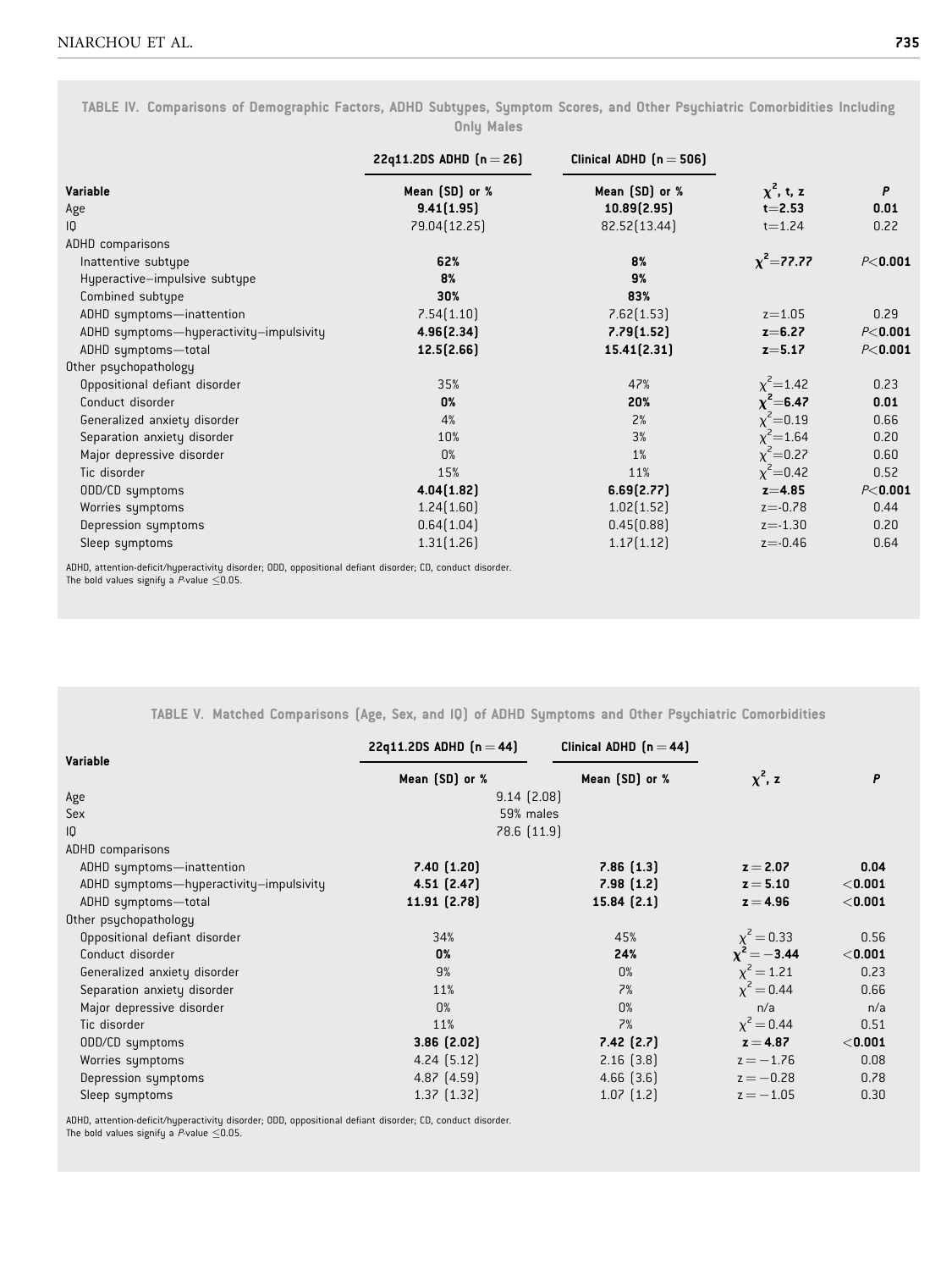| Variable                                | 22q11.2DS ADHD $[n = 44]$ | Population-based sample $(n = 77)$ |                   |           |
|-----------------------------------------|---------------------------|------------------------------------|-------------------|-----------|
|                                         | Mean (SD) or %            | Mean (SD) or %                     | $\chi^2$ , z, t   | P         |
| Age                                     | 9.61(2.07)                | $10.80$ $(0.21)$                   | $t = 5.00$        | $<$ 0.001 |
| Sex                                     | 59%                       | 88%                                | $\chi^2 = 13.79$  | $<$ 0.001 |
| IQ                                      | 78.17 (12.42)             | 99.25 (20.70)                      | $t = 5.77$        | $<$ 0.001 |
| <b>ADHD</b> comparisons                 |                           |                                    |                   |           |
| Inattentive subtype                     | 61%                       | 26%                                | $\chi^2$ = 114.87 | $<$ 0.001 |
| Hyperactive-impulsive subtype           | 9%                        | 14%                                |                   |           |
| Combined subtype                        | 30%                       | 60%                                |                   |           |
| ADHD symptoms-inattention               | $7.40$ $(1.20)$           | $7.20$ $(2.01)$                    | $z = 0.37$        | 0.71      |
| ADHD symptoms-hyperactivity-impulsivity | 4.51(2.47)                | $6.78$ $(2.61)$                    | $z = 4.69$        | $<$ 0.001 |
| ADHD symptoms-total                     | 11.91 [2.78]              | 13.97(3.45)                        | $z = 9.36$        | $<$ 0.001 |
| Other psychopathology                   |                           |                                    |                   |           |
| Oppositional defiant disorder           | 34%                       | 44%                                | $\chi^2 = 1.18$   | 0.28      |
| Conduct disorder                        | $\mathbf{0}$              | n/a                                | n/a               | n/a       |
| Generalized anxiety disorder            | 9%                        | 10%                                | $\chi^2 = 0.05$   | 0.82      |
| Separation anxiety disorder             | 11%                       | 8%                                 | $\chi^2 = 0.21$   | 0.65      |
| Major depressive disorder               | 0%                        | 3%                                 | $\chi^2 = 1.16$   | 0.28      |
| Tic disorder                            | 11%                       | n/a                                | n/a               | n/a       |
| ODD/CD symptoms                         | $3.86$ $(2.02)$           | 5.28(3.13)                         | $z = 2.23$        | 0.03      |
| Worries symptoms                        | $1.41$ $(1.70)$           | $1.81$ $(2.28)$                    | $z = 0.95$        | 0.34      |
| Depression sumptoms                     | $0.62$ $(1.06)$           | $1.27$ $(1.89)$                    | $z = 1.28$        | 0.20      |
| .                                       |                           |                                    |                   |           |

TABLE VI. Comparisons of Demographic Factors, ADHD Subtypes, Scores, and Other Psychiatric Comorbidities Between the 22q11.2DS and the Population-Based Sample

ADHD, attention-deficit/hyperactivity disorder; ODD, oppositional defiant disorder; CD, conduct disorder. The bold values signify a  $P$ -value  $\leq$ 0.05.

ADHD show a lower rate of CD diagnoses and a higher rate of GAD diagnoses when compared to children with idiopathic ADHD. Another noticeable difference in ADHD subtypes was also present. The majority of children with 22q11.2DS met criteria for the DSM-IV inattentive ADHD subtype, whereas the majority of children in the other two samples had the DSM-IV combined subtype. This appears to be because while they endorsed a similar number of inattention symptoms, they endorsed fewer hyperactive and impulsive symptoms than the clinical and population cohort of children with ADHD. This is in agreement with a previous study [Antshel et al., 2007], where higher rates of ADHD inattentive subtype and lower rates of ADHD combined subtype were found in children with 22q11.2DS compared to children with idiopathic ADHD.

Studies comparing psychiatric comorbidities in populations with ADHD have indicated that children with the inattentive ADHD subtype show more anxiety/depression symptoms in comparison to children with the hyperactive ADHD subtype, who tend to show more conduct problems (e.g., [Graetz et al., 2001]). Children with 22q11.2DS and ADHD endorsed mostly the inattentive subtype of ADHD and showed lower rates of CD diagnoses and increased anxiety in relation to the other two groups. ADHD subtypes did not explain differences in the rates of anxiety/depression symptoms and conduct problems (data not presented). Therefore, the differences in the rates of CD and anxiety in the ADHD children with 22q11.2DS and children with idiopathic ADHD are more likely to be consequences of the deletion rather than being secondary to the ADHD symptoms. Moreover, in the present study, our results remained largely similar when the analysis was restricted to children without intellectual disability (i.e.,  $IQ \ge 70$ ), supporting the view that while the symptom patterns and comorbidities of ADHD in 22q11.2DS are different from those in idiopathic ADHD, this cannot be attributed to the effects of intellectual disability.

### Gender Differences

Our results remained similar when the analyses included only males. Interestingly, ADHD was not more common in males with 22q11.2DS, while the typical male preponderance was seen in the population cohort and clinical samples. Whether this represents a particular feature of the ADHD phenotype in 22q11.2DS or a statistical power issue remains to be resolved. It is possible that the deletion of one or more genes within the genetically homogeneous 22q11.2DS sample to some degree negates gender-specific liability to neurodevelopmental disorders such as ADHD. The current literature in 22q11.2DS is inconsistent and cannot elucidate this matter. Findings from the largest study of 22q11.2DS to date [Schneider et al., 2014] showed a higher male prevalence of ADHD (males 60%); however, other studies have reported a preponderance in females [Zagursky et al., 2006].

Studies of non-deleted ADHD populations have shown that females may be more likely to manifest inattentive rather than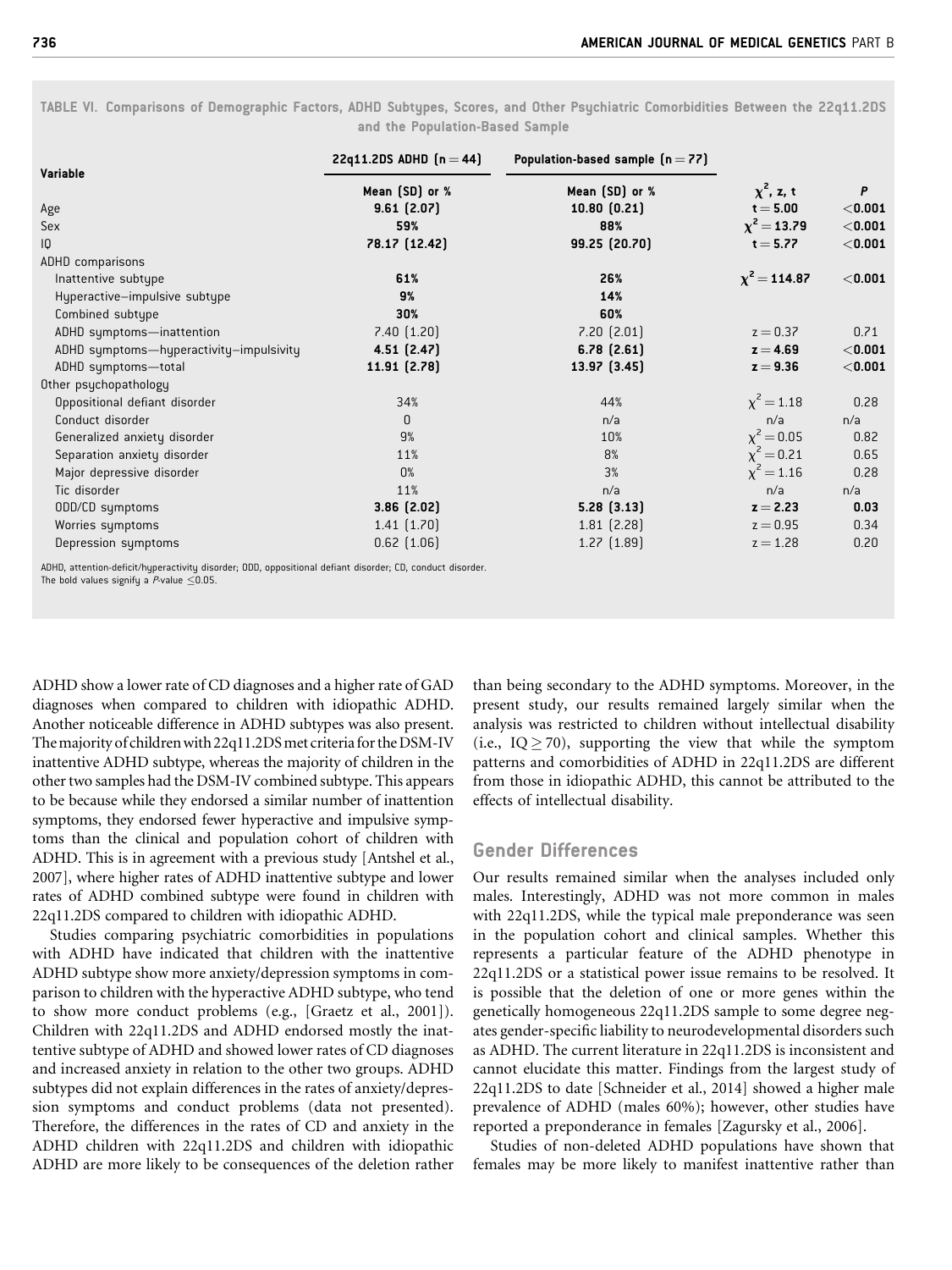hyperactive-impulsive problems [Gershon and Gershon, 2002], although this has not always been confirmed [Graetz et al., 2001, Neuman et al., 2005]. Moreover, studies have also suggested that females with intellectual disability might be at higher risk of ADHD than females without intellectual disability [Pearson et al., 1996]. In our 22q11.2DS sample, females were not more likely to have the inattentive subtype than males and this remained the case when individuals with IQ < 70 were excluded from the analysis. One previous 22q11.2DS study examining gender differences in individuals with intellectual disability and ADHD found more males than females with intellectual disability and/or ADHD [Niklasson et al., 2009]. Most 22q11.2DS children recruited in this previous study were ascertained from pediatric and speech pathology clinics, whereas most individuals in our sample were ascertained through genetics clinics, which could explain the differences in findings.

## Clinical Implications

Given the high rates of ADHD and its adverse impact on functioning, early identification and treatment of the disorder in 22q11.2DS is of great importance. Our findings may help to alert clinicians to the presentation of ADHD in the 22q11.2DS group. Moreover, future research will need to assess long-term benefits versus risks of stimulant medication given the elevated rate of psychosis in this group. Future research could also investigate the benefits of other interventions commonly used in ADHD (e.g., non-stimulant medications, behavioral interventions, such as parent management training). Psychiatric comorbidity has been associated with more adverse outcomes which may be due to the combined effects of the disorders [DuPaul et al., 2013]. We have previously reported high rates of comorbidity in children with 22q11.2DS with 37.5% of children having both ADHD and at least one anxiety disorder [Niarchou et al., 2014]. The high rates of comorbid intellectual disability and anxiety disorders co-occurring together with ADHD in 22q11.2DS certainly warrant further clinical attention aiming to reduce the negative sequelae of the disorder [Tarver et al., 2014].

## Strengths and Limitations

This is the largest study to date to compare children with 22q11.2DS and a large sample of children with ADHD from clinical settings. Nevertheless, differences in methodologies and ascertainment strategies need to be kept in mind when interpreting the findings. The children in the longitudinal population cohort had already been participants for 10 years at the time the ADHD and other assessments used in this study were conducted and attrition bias may have influenced the findings. Moreover, referral bias could also apply to both the 22q11.2DS sample (given that people from a higher socio-economic background are more likely to be tested in genetics clinics) and the clinical ADHD group (taking into account that disruptive children are more likely to be referred for a clinical mental health assessment). This could also explain the low rates of inattentive subtype among children in the clinical cohort. Ideally, our findings should have been based on reports from multiple sources; however, obtaining teacher reports was outside the remit of the 22q11.2 DS study. Another limitation is that we did not examine autism-spectrum disorder, although this is reported

to frequently co-occur with ADHD in 22q11.2DS [Niklasson et al., 2009, Niarchou et al., 2014] as well as in idiopathic ADHD [Kotte et al., 2013].

## CONCLUSIONS

The ADHD phenotype in 22q11.2DS is different in comparison to the ADHD phenotype of clinical and population cohort samples. Children with 22q11.2DS and ADHD showed fewer ODD/CD symptoms, lower rates of CD diagnoses, and higher rates of GAD diagnoses. The study of psychopathology in 22q11.2DS and in other CNVs that have been recently implicated in risk of ADHD [Williams et al., 2010, Lionel et al., 2011] could improve our understanding of phenotype/genotype relationships, especially given that these chromosomal conditions are likely to represent genetically more homogeneous sub-groups of ADHD.

## ACKNOWLEDGMENTS

We are extremely grateful to all the families who took part in this study. For the recruitment of the ALSPAC birth cohort, we are grateful to the midwives for their help in recruiting the participants, and the whole ALSPAC team that includes interviewers, computer and laboratory technicians, clerical workers, research scientists, volunteers, managers, receptionists, and nurse. The UK Medical Research Council and the Wellcome Trust (Grant ref: 102215/2/13/ 2) and the University of Bristol provide core support for ALSPAC. We would also like to thank the following people for contributing to the study: Dr Kate Langley, Hayley Moss, Samuel Chawner, Aimee Davies, Natalie Meeson, Laura Douglas, and Hannah McCarthy. This publication is the work of the authors and Dr Maria Niarchou will serve as guarantor for the contents of this article.

## REFERENCES

- Angold A, Prendergast M, Cox A, Harrington R, Simonoff E, Rutter M. 1995. The child and adolescent psychiatric assessment (CAPA). Psychol Med 25(4):739–753.
- Antshel KM, Faraone SV, Fremont W, Monuteaux MC, Kates WR, Doyle A, Mick E, Biederman J. 2007. Comparing ADHD in velocardiofacial syndrome to idiopathic ADHD: A preliminary study. J Atten Disord 11(1):64–73.
- Boyd A, Golding J, Macleod J, Lawlor DA, Fraser A, Henderson J, Molloy L, Ness A, Ring S, Davey Smith G. 2012. Cohort profile: The 'children of the 90s'—The index offspring of the Avon Longitudinal Study of Parents and Children. Int J Epidemiol 42: 111–127.
- DuPaul GJ, Gormley MJ, Laracy SD. 2013. Comorbidity of LD and ADHD: Implications of DSM-5 for assessment and treatment. J Learn Disabil 46(1):43–51.
- Fraser A, Macdonald-Wallis C, Tilling K, Boyd A, Golding J, Davey Smith G, Henderson J, Macleod J, Molloy L, Ness A, Ring S, Nelson SM, Lawlor DA. 2012. Cohort profile: The Avon Longitudinal Study of Parents and Children: ALSPAC mothers cohort. Int J Epidemiol 42: 97–110.
- Gershon J, Gershon J. 2002. A meta-analytic review of gender differences in ADHD. J Atten Disord 5(3):143–154.
- Goodman R, Ford T, Richards H, Gatward R, Meltzer H. 2000. The development and well-being assessment: Description and initial valida-